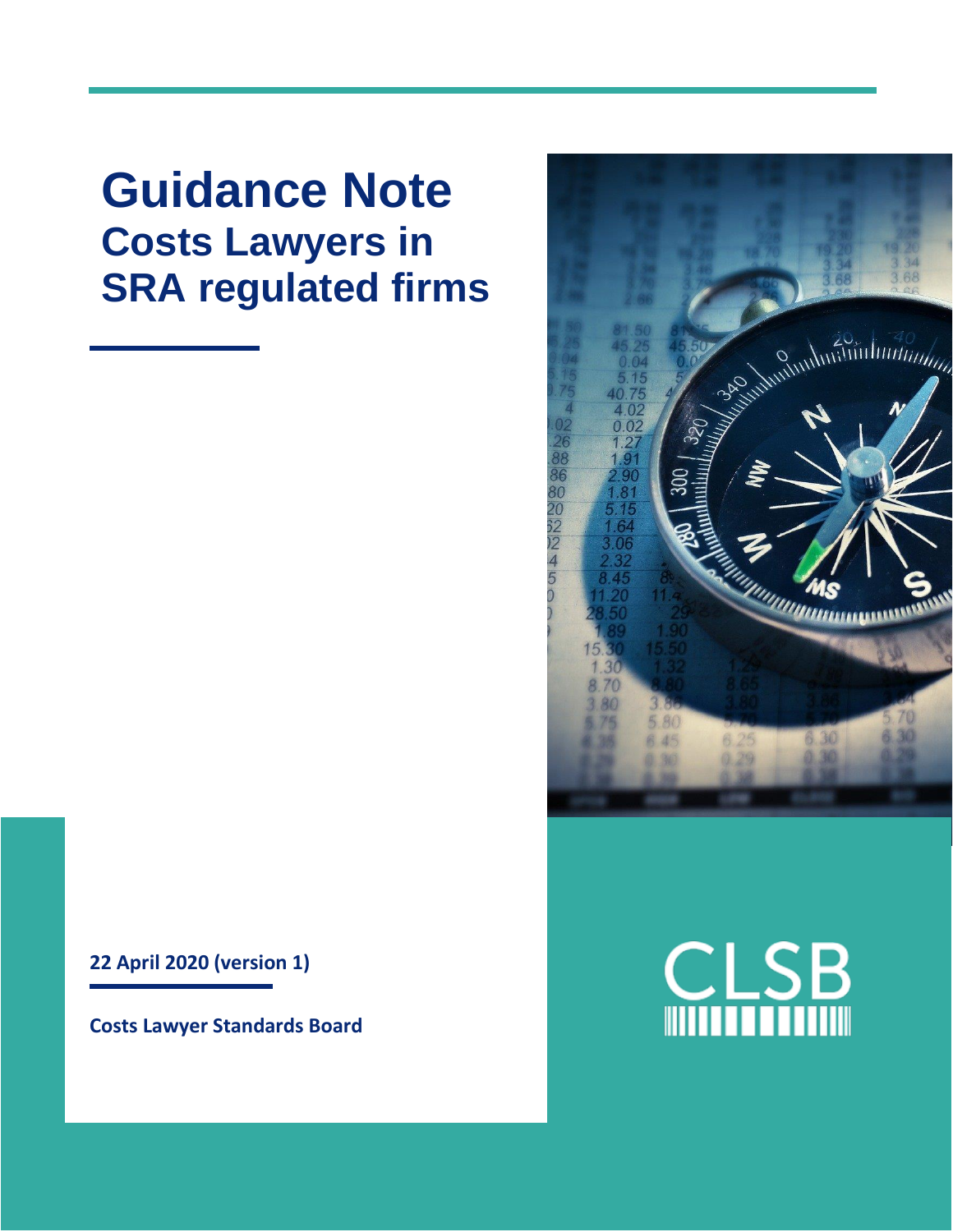This note offers guidance to Costs Lawyers who work in firms that are authorised and regulated by the Solicitors Regulation Authority (SRA). As at 2019, 41% of Costs Lawyers were employed in SRA regulated firms. The SRA introduced its new Standards and Regulations in November 2019.

## Costs Lawyers subject to SRA regulation

- 1. As employees or managers of SRA regulated firms, Costs Lawyers need to comply with the SRA's Standards and Regulations. These include, in particular, the [SRA](https://www.sra.org.uk/solicitors/standards-regulations/principles/)  [Principles](https://www.sra.org.uk/solicitors/standards-regulations/principles/) and the [SRA Code of Conduct for Firms.](https://www.sra.org.uk/solicitors/standards-regulations/code-conduct-firms/)
- 2. In relation to the Code of Conduct for Firms, managers are jointly and severally liable for any breaches by the firm, and the SRA can take action against individual employees who are personally responsible for the firm's breach.
- 3. Costs Lawyers working in SRA regulated firms should therefore familiarise themselves with the Code of Conduct for Firms. Your firm should be in a position to provide you with appropriate training as part of their obligations to ensure that their employees comply with the rules. The extent to which the obligations will apply to you as an individual will depend on your role – and whether, for example, you provide services to external clients as well as to the firm itself.

## SRA enforcement powers

- 4. The SRA can take action under its Regulatory and Disciplinary Procedure Rules against a manager or employee who has been responsible for a serious breach of SRA rules by the firm. Sanctions can include rebukes, fines or an order that the individual should not be employed in an SRA regulated firm going forward.
- 5. The SRA prioritises serious breaches of its rules. Its enforcement strategy also states that it will take into account the role of the individual within the firm. Action is more likely to be taken against those who have more senior roles within the firm with real control and influence. The SRA recognises that a person's inexperience or relatively junior role within an organisation may impact on their ability to take